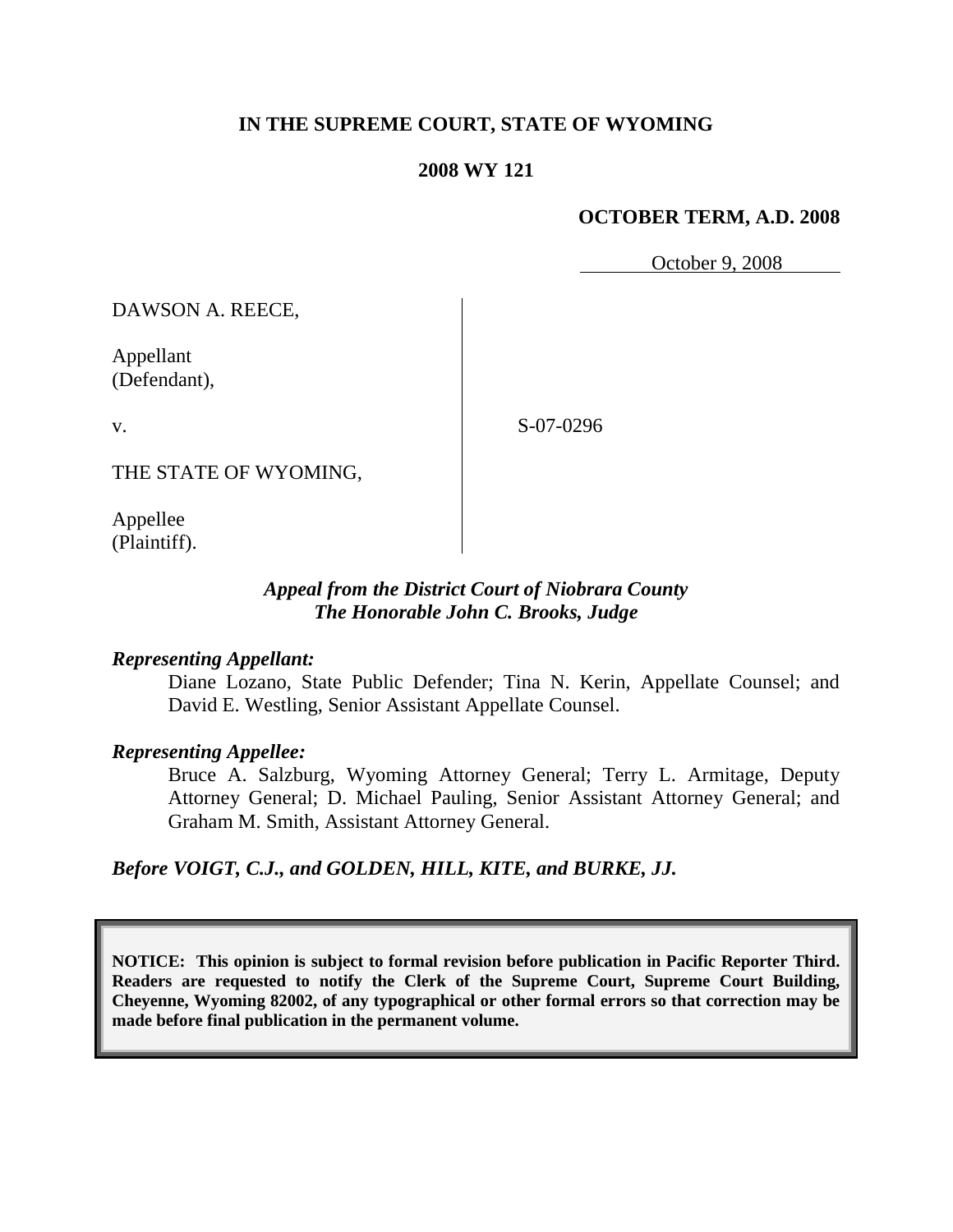## **HILL, Justice.**

[¶1] Dawson A. Reece challenges his probation revocation, stating that the terms of his probation failed to specify the required, and the prohibited, conduct, and that the district court did not make adequate findings to justify the revocation. On appeal, we affirm.

#### **ISSUES**

- [¶2] Reece presents two issues for review:
	- 1. WERE [REECE]"S DUE PROCESS RIGHTS VIOLATED BY THE NON-SPECIFICITY OF THE TERMS OF HIS PROBATION AND A FAILURE TO ADVISE HIM OF THE CONDUCT THAT WAS REQUIRED AND PROHIBITED?
	- 2. DID THE TRIAL COURT"S FAILURE TO MAKE SPECIFIC FINDINGS REQUIRED BY LAW AMOUNT TO ARBITRARY AND CAPRICIOUS ACTION AND AN ABUSE OF DISCRETION?

The State rephrases the issues as follows:

- 1. THE TERMS OF [REECE]"S PROBATION WERE SUFFICIENTLY SPECIFIC AND HE WAS PROPERLY ADVISED OF THE TERMS OF HIS PROBATION; THEREFORE, HIS DUE PROCESS RIGHTS WERE NOT VIOLATED.
- 2. THE DISTRICT COURT DID NOT ABUSE ITS DISCRETION WHEN IT DID NOT MAKE EXPRESS FINDINGS OF FACT – BEYOND ACCEPTING [REECE]"S OWN ADMISSION THAT HE VIOLATED A TERM OF HIS PROBATION – TO SUPPORT ITS FINDING THAT A PROBATION VIOLATION OCCURRED.

## **FACTS**

[¶3] In August of 2005, Reece was charged with two counts of kidnapping, two counts of aggravated assault, one count of felonious restraint, one count of domestic violence,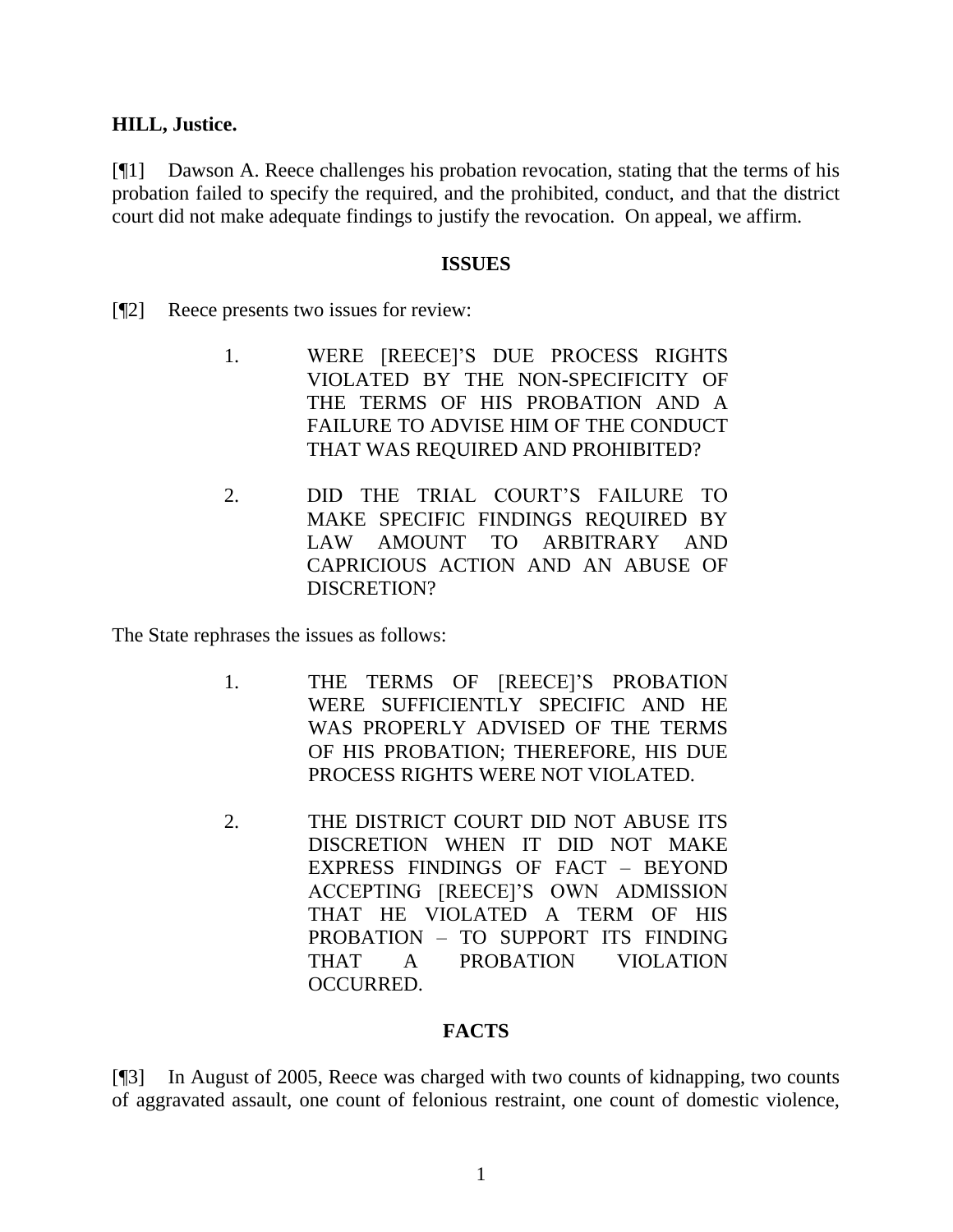and one count of cruelty to animals. Pursuant to a plea agreement, Reece pled guilty to one count of felonious restraint and one count of aggravated assault, with the remaining charges dismissed. Concurrent prison terms of three to five years and five to eight years were imposed. The court recommended that Reece complete the Boot Camp program, and contemplated that if he successfully completed Boot Camp, Reece would be transferred to an Adult Community Corrections (ACC) program to be followed by three years of supervised probation.

[¶4] Reece successfully completed Boot Camp, and on June 13, 2007, was released from custody, placed on probation, and transferred to the Wyoming Substance Abuse Treatment and Recovery Center (WYSTAR), a residential treatment facility in Sheridan. The WYSTAR placement occurred after Reece was denied admission to ACC and intensive supervised probation.

[¶5] On July 18, 2007, the State filed a petition to revoke Reece"s probation, alleging that Reece violated the terms of his probation by failing to successfully complete the WYSTAR program. Reece was discharged from WYSTAR because he was "unsuccessful under criteria for readiness for change." A WYSTAR clinician also indicated that "because of Reece"s intimidating verbal behavior, it became necessary to discharge him in immediate fashion."

[¶6] Reece"s probation was revoked. The court stated that Reece "voluntarily admitted violating his probation as alleged in the Petition for Revocation of Probation and the accompanying affidavit and [Reece] provided a sufficient factual basis to support his admission." Both of Reece's sentences were reinstated, but the court again suspended the five to eight year sentence in favor of three years of supervised probation, following the completion of the three to five year sentence.

[¶7] This appeal followed.

# **STANDARD OF REVIEW**

[¶8] As we stated in the case, *In Re CT,* 2006 WY 101, ¶ 8, 140 P.3d 643, 646 (Wyo. 2006):

> The appellant's claim that his constitutional due process rights have been violated is reviewed *de novo* by this Court. *Meyers v. State,* 2005 WY 163, ¶ 8, 124 P.3d 710, 714 (Wyo. 2005). The party claiming an infringement on his right to due process has the burden of demonstrating both that he has a protected interest and that such interest has been affected in an impermissible way. *DH v. Wyo. Dep't of Family Servs. (In re "H" Children),* 2003 WY 155, ¶ 38, 79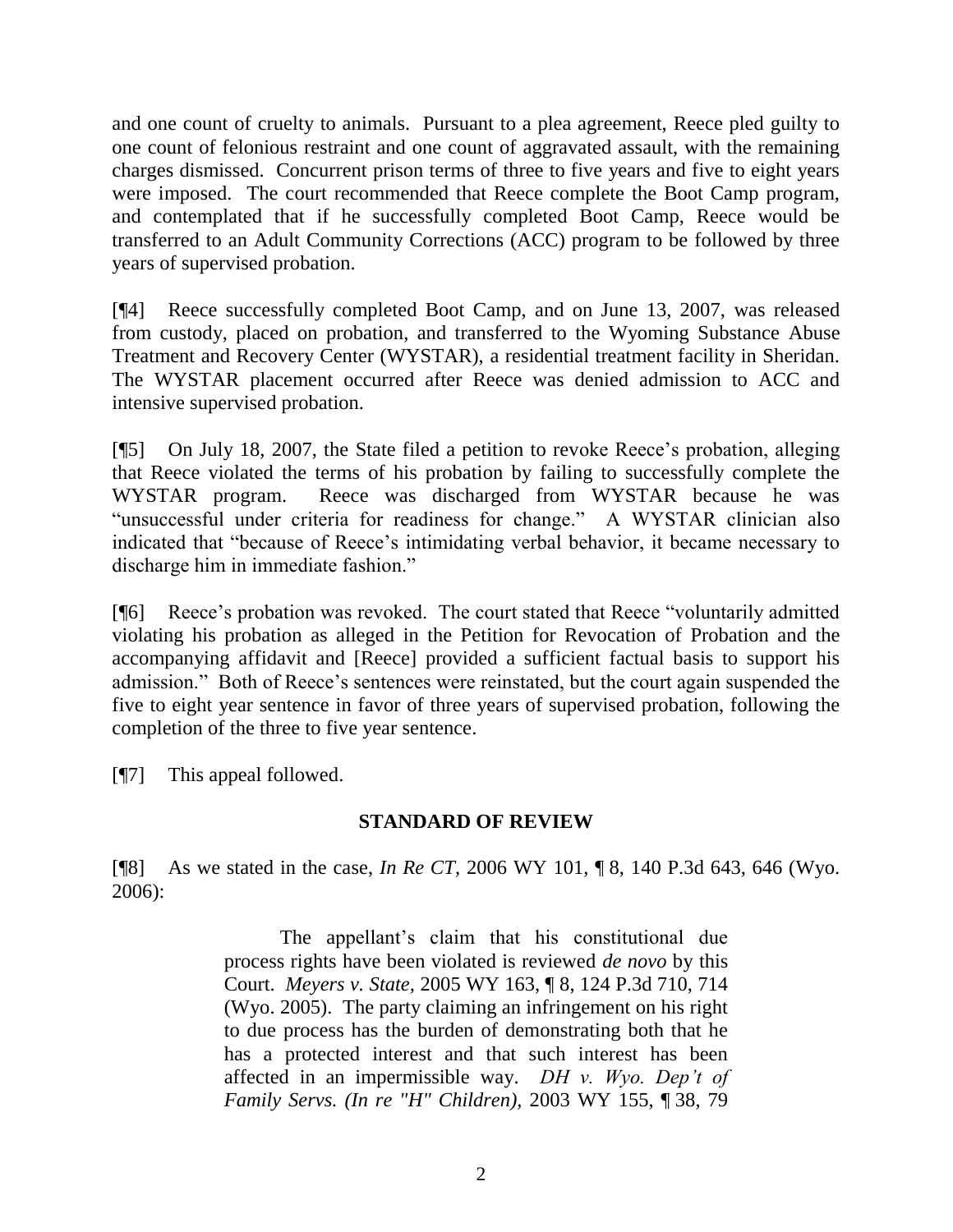P.3d 997, 1008 (Wyo. 2003), *reh'g denied* (January 13, 2004). Generally, sentencing decisions are reviewed for an abuse of discretion. *Bitz v. State,* 2003 WY 140, ¶ 7, 78 P.3d 257, 259 (Wyo. 2003). Such discretion is limited, however, inasmuch as a court may not enter an illegal sentence. *White v. State,* 934 P.2d 745, 746 (Wyo. 1997). A sentence is illegal if it violates the constitution or other law. *Martinez v. State,* 2002 WY 10, ¶ 9, 39 P.3d 394, 396 (Wyo. 2002). An "error of law committed by the court under the circumstances" is an abuse of discretion. *White*, 934 P.2d at 746 (quoting *Garcia v. State,* 777 P.2d 603, 607 (Wyo. 1989)). If there was no objection below, alleged errors are reviewed under our plain error standard, where the appellant must show (1) a clear record of the alleged error; (2) the violation of a clear and unequivocal rule of law; (3) denial of a substantial right; and (4) material prejudice. *Butcher v. State,* 2005 WY 146, ¶¶ 29, 33, 123 P.3d 543, 552, 553 (Wyo. 2005).

## **DISCUSSION**

#### *Probation Revocation/Due Process*

[¶9] Reece"s first issue on appeal is that his due process rights were violated because the terms of his probation failed to specify the required, and the prohibited, conduct. The State responds that the terms of probation were specific enough and that due process was not violated.

[¶10] Revocation of probation is largely governed by court rule, W.R.Cr.P. 39. Under Rule 39, the State is required to establish the violation of the conditions of probation alleged in the petition by a preponderance of the evidence. W.R.Cr.P. 39(a)(5).

> [I]n order to revoke probation for the violation of a condition of probation not involving the payment of money, the violation must be willful, or, if not willful, must presently threaten the safety of society.

*Messer v. State*, 2006 WY 141, ¶ 9, 145 P.3d 457, 460 (Wyo. 2006).

The proceedings for probation revocation consist of a two-part process. The first part, the adjudicatory phase, requires the district court to determine by a preponderance of the evidence whether a condition of probation was violated. W.R.Cr.P. 39(a)(5) The second, dispositional phase, is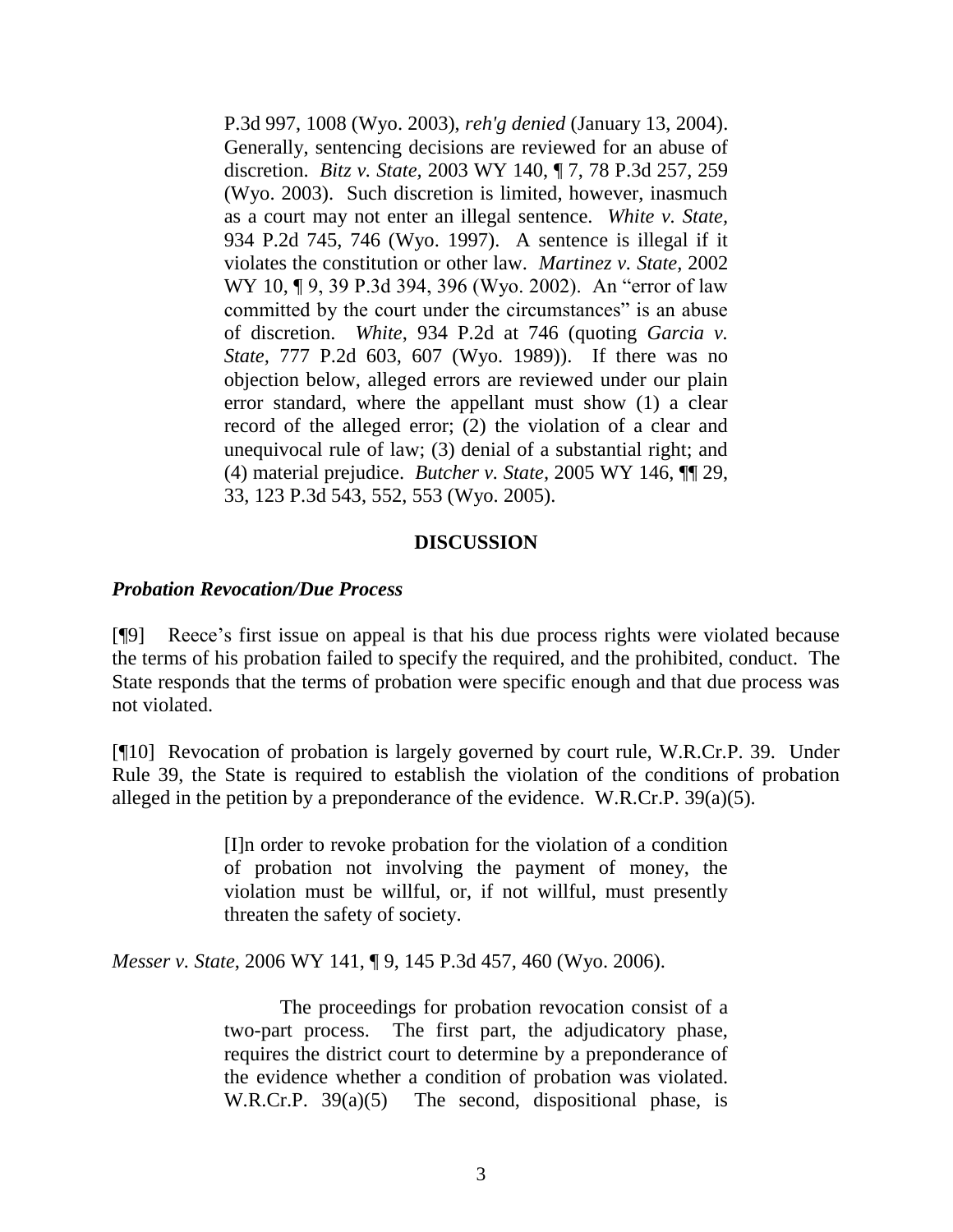triggered only upon a finding that a condition of probation was violated. In this phase, the district court must deliberate not only upon the violation, but also the reasons the conditions were originally imposed and the circumstances surrounding the violation.

*Mapp v. State*, 929 P.2d 1222, 1226 (Wyo. 1996). "Willfulness is determined at the dispositional phase of the proceedings." *Sinning v. State*, 2007 WY 193, ¶ 10, 172 P.3d 388, 390 (Wyo. 2007). As a general rule of criminal law, probationary conditions must be specific, but general conditions are acceptable if specific guidelines will follow:

> Generally, the probationer should be apprised of the conditions with which he or she must comply, and the court should state in its order the terms and conditions on which it grants the suspension or probation. … In order to be enforceable, a condition of probation must not be vague, indefinite, or uncertain, and a general condition of probation is permissible only so long as it is contemplated that the court or its designee will provide the probationer with reasonable, specific direction within the ambit of the initially expressed general condition, and such guidance is in fact given.

24 C.J.S. *Criminal Law* § 2151 at 226 (2006) (internal footnotes omitted).

[¶11] Unfortunately for the parties in this appeal, they did not have the benefit of our recent opinion in *Edrington v. State,* 2008 WY 70, 185 P.3d 1264 (Wyo. 2008). Similar to the facts here, Mr. Edrington sought review of his probation revocation after he was terminated from an inpatient treatment program, the completion of which was a condition of his probation. The difference between the two cases, however, is that in *Edrington,*  both sides readily agreed that the defendant failed to complete the program assigned to him, and that he was terminated from the program because he violated its rules. Here, Reece contends that he was not in violation of the rules, as they were not spelled out for him. Edrington's justification for not following the rules was that he suffered from a mental illness. However, upon review, this Court concluded that Edrington"s mental illness did not prevent him from understanding the rules of his program, or the nature and consequences of his actions. Accordingly, in our estimation the district court did not abuse its discretion when it revoked Edrington"s probation pursuant to W.R.Cr.P. 39 and reinstated his full sentence.

[¶12] Though the facts of *Edrington* and this case differ slightly, we are able to take away from *Edrington* its main message – that violating a main condition of one"s probation is enough for revocation. Here, Reece contends that the actual terms of his probation failed to specify the required, and the prohibited, conduct. However, the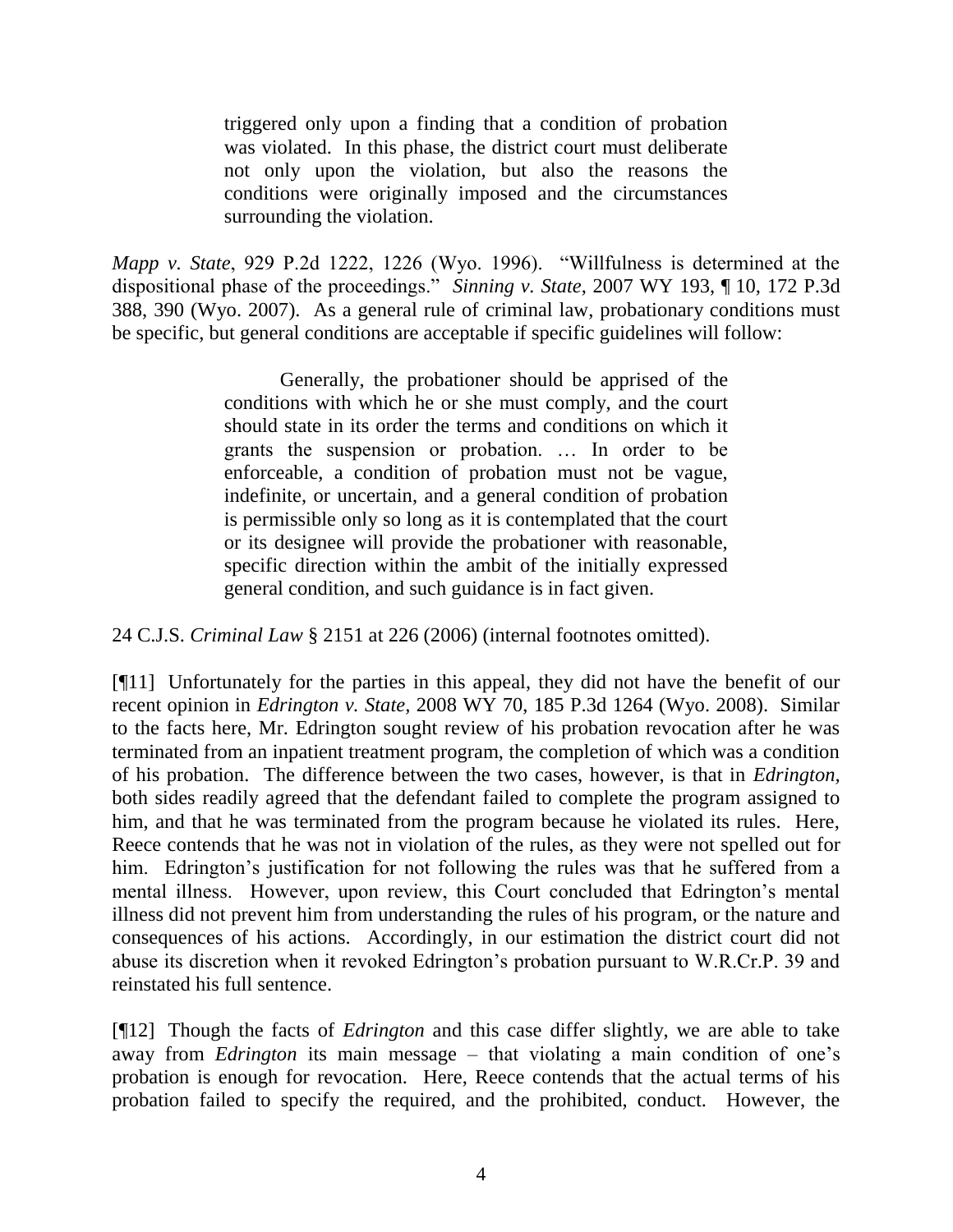probation order clearly stated that Reece "must successfully complete the WYSTAR Resident Treatment Program." Reece was aware that his completion of the program was a requirement of his continued probation and was aware that by failing to complete the program, he would violate the terms of his probation. Reece stated the following at his probation revocation hearing:

| [DEFENSE COUNSEL]: | You were discharged from       |  |  |  |
|--------------------|--------------------------------|--|--|--|
|                    | the WYSTAR program?            |  |  |  |
| [REECE]:           | It was the $11th$ day of July. |  |  |  |
| [DEFENSE COUNSEL]: | But you didn't complete        |  |  |  |
|                    | that program, and they         |  |  |  |
|                    | discharged you, correct?       |  |  |  |
| [REECE]:           | Yes.                           |  |  |  |
| [DEFENSE COUNSEL]: | You knew that $-$ so that      |  |  |  |
|                    | was part of your probation,    |  |  |  |
|                    | to complete that program?      |  |  |  |
| [REECE]:           | Yes, sir.                      |  |  |  |
|                    |                                |  |  |  |

Also, Reece's probation officer met with him to tell him to "follow the rules" and "not to intimidate or act upset or angry."

[¶13] The State refers us to *United States v. Gallo*, 20 F.3d 7, 12 (1<sup>st</sup> Cir. 1994), which held:

> [T]hough a probationer is entitled to notice of what behavior will result in a violation, so that he may guide his actions accordingly, fair warning is not to be confused with the fullest, or most pertinacious, warning imaginable. Conditions of probation do not have to be cast in letters six feet high, or to describe every possible permutation, or to spell out every last, self-evident detail. Conditions of probation may afford fair warning even if they are not precise to the point of pedantry. In short, conditions of probation can be written – and must be read – in a commonsense way.

We are of the same mind. After a thorough review of the record on appeal, we find nothing that leads us to a conclusion that Reece"s due process rights were violated. Reece was fully aware that his successful completion of the WYSTAR program was a valid and essential requirement of his continued probation. He cannot now complain that he received inadequate notice as to what was required and prohibited within the terms of his probation. Rather, the revocation of his probation was entirely within the lower court"s discretion, and we affirm.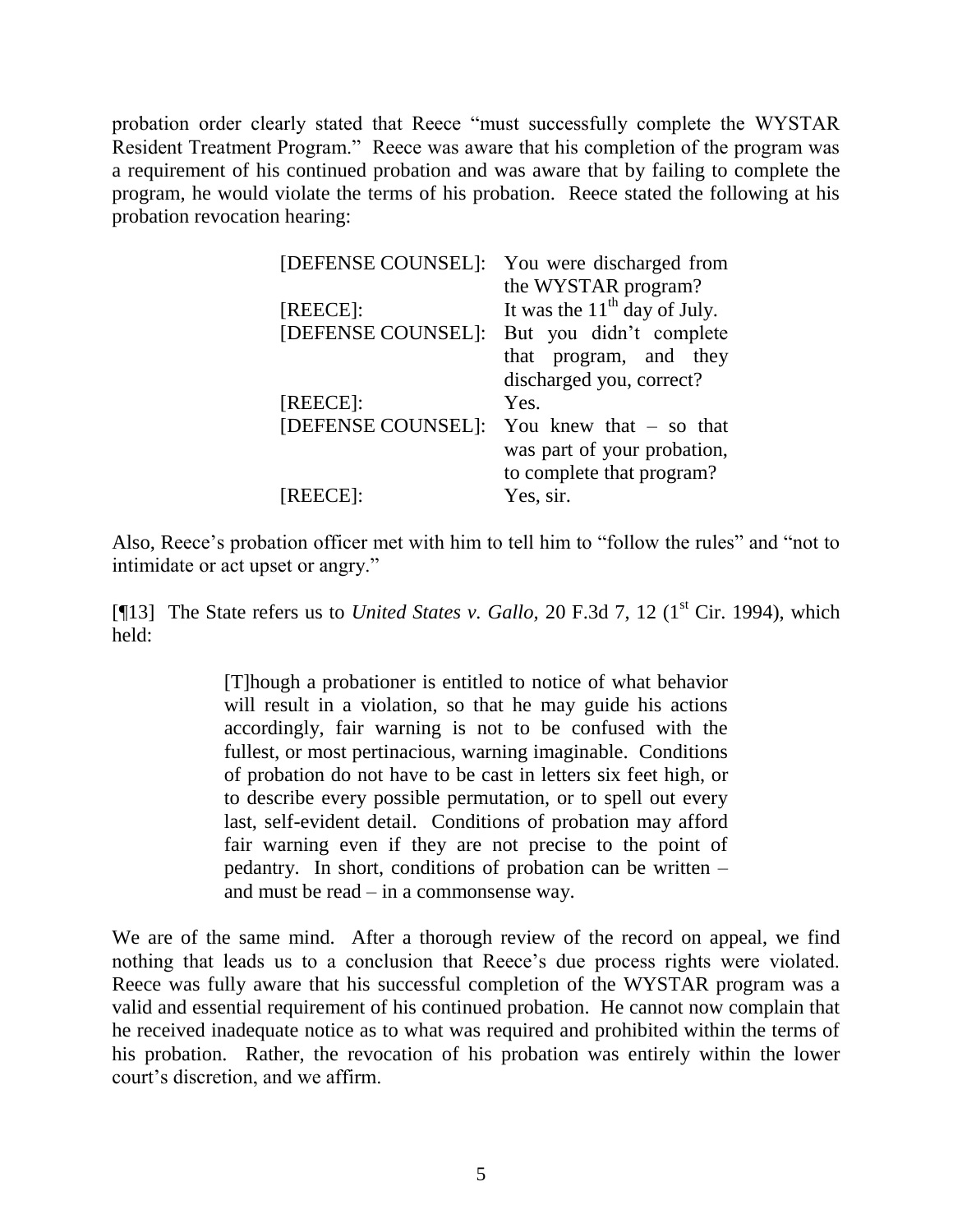## *Probation Revocation/Findings of Fact*

[¶14] Reece"s second and final argument on appeal is that the district court failed to make adequate findings to justify the revocation of his probation. He complains that the court did not specify the probation condition that was violated, find that the probation violation was willful, or provide reasons for the revocation. In response, the State insists that the district court's findings were adequate, and that given Reece's admission that he did not complete the WYSTAR program, the court properly found that Reece violated his probation.

[¶15] As we stated above, probation revocation proceedings are governed by W.R.Cr.P. 39, and we have previously stated that the process consists of two parts:

> The first part, the adjudicatory phase, requires the district court to determine by a preponderance of the evidence whether a condition of probation was violated. The second, dispositional phase, is triggered only upon a finding that a condition of probation was violated. In this phase, the district court must deliberate not only upon the violation, but also the reasons the conditions were originally imposed and the circumstances surrounding the violation. After consideration of all these factors, the district court must then determine the appropriate consequences of the probationer's violation.

*Mapp*, 929 P.2d at 1226. Though Reece is seemingly unclear on "what the specific violation of probation was or what the probation revocation is based upon," we find clear support in the record that the revocation was based upon Reece"s failure to complete the WYSTAR program, which was an explicit condition of his probation.

[¶16] The district court relied upon Reece"s admission that he was discharged from WYSTAR during the revocation hearing. The court also relied upon the following testimony from Reece, also from the revocation hearing:

| [Defense Counsel]: You were discharged from                   |                                                          |  |                                      |  | the |  |
|---------------------------------------------------------------|----------------------------------------------------------|--|--------------------------------------|--|-----|--|
|                                                               | WYSTAR program?                                          |  |                                      |  |     |  |
| [Reece]:                                                      | It was the $11^{th}$ of July.                            |  |                                      |  |     |  |
|                                                               | [Defense Counsel]: But you didn't complete that program, |  |                                      |  |     |  |
|                                                               | and they discharged you, correct?                        |  |                                      |  |     |  |
| [Reece]:                                                      | Yes.                                                     |  |                                      |  |     |  |
| [Defense Counsel]: You knew that $-$ so that was part of your |                                                          |  |                                      |  |     |  |
|                                                               |                                                          |  | probation, to complete that program? |  |     |  |
| [Reece]:                                                      | Yes, sir.                                                |  |                                      |  |     |  |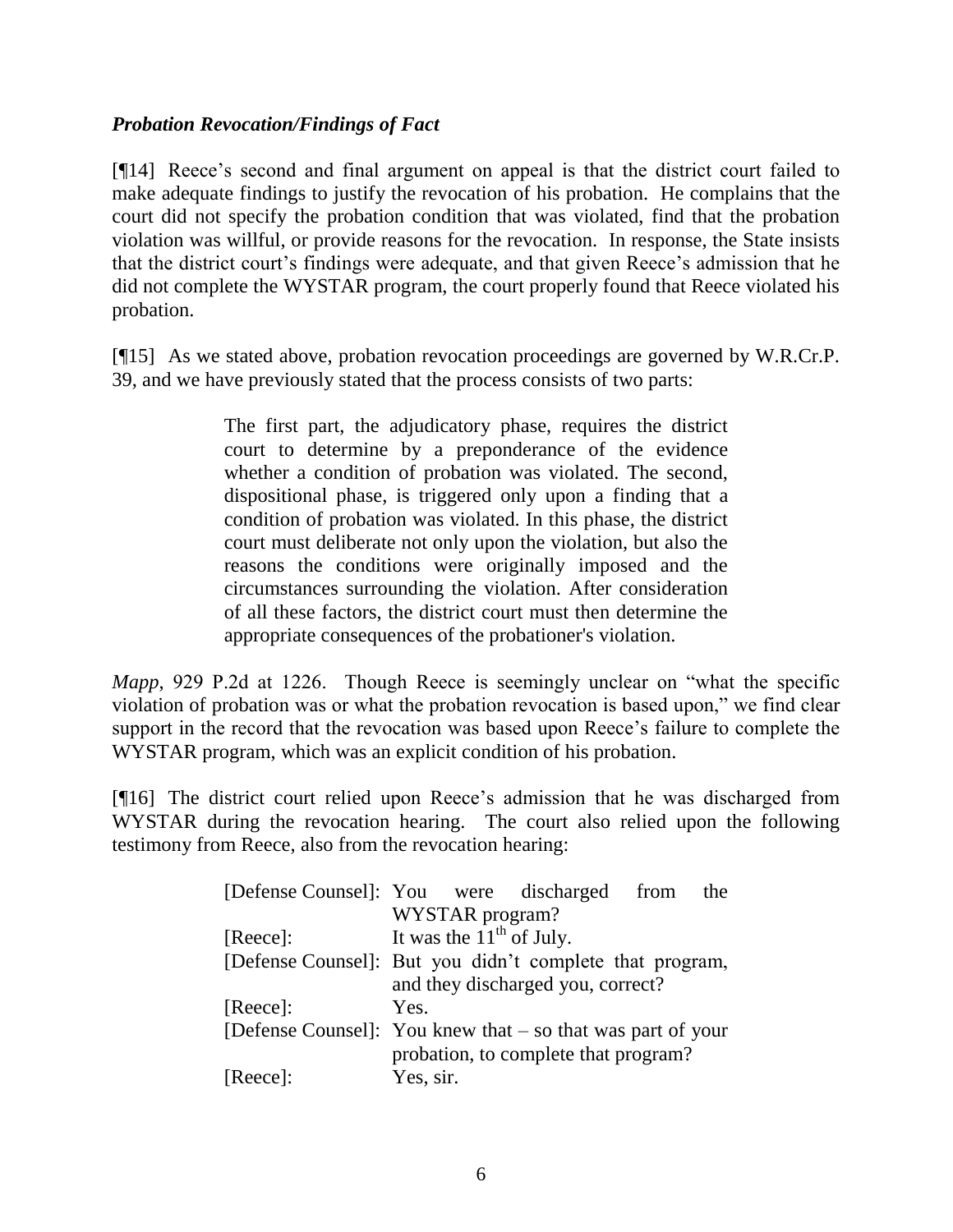The Court: All right, I find there is a factual basis for the admission. The admission has been made voluntarily.

. . . .

The court also heard from Reece's WYSTAR Clinician, Byron Lee, and Reece's probation officer, Jim Fudge, both of whom confirmed that Reece did not complete WYSTAR. Lee testified at length about Reece's WYSTAR experience. First, he stated that he had concerns about Reece"s "willingness to change, combative mentality, and [defiant] behaviors." Lee also testified that Reece's unwillingness to change was exacerbated by "a number of ill feelings and resentment towards the legal system and the victim in the case," and that he appeared "to [have] an inability to fully accept and hold himself accountable to those standards and move on." Lee discussed Reece's "vulgar language ... and extreme and unhealthy thoughts on gender roles." Lee also stated:

> There comes a point where we really look at a willingness to change at this facility, because we have to look at and honor the 30 other guys we have here in treatment also. And in order to do that, you know, that openness and honesty is invited and it is necessary, because that does give us the therapeutic opportunity to work through that. [Reece] was good at bringing that stuff out; however, from – my opinion is, you know, the ability for a man to disagree, and then from [Reece]'s perspective in my opinion, there was a barrier put up saying, "I will not do this. I am not going to go and proceed with this.""

[¶17] Along with testimony, the court also considered the *Petition for Revocation of Probation*, which bolstered the court's decision to revoke. Attached to the petition were several documents, including an affidavit by Fudge, a letter from Fudge to the State's attorney, and a letter by Byron Lee to the district court. In Fudge"s letter, he stated that, "… WYSTAR could provide him classes in anger management but that the anger management classes were 'bullshit' and that he would not apply it once he is on the street." In Lee's letter, he summed up Reece's time at WYSTAR as follows:

> During treatment, [Reece] demonstrated uneven progress. At times, [Reece] appeared invested in the treatment experience; however, clinical staff had concerns about his willingness to change, combative mentality, and defiant behaviors. These concerns were based on [Reece"s] unwillingness to be openminded to input and his strong negative bias against staff and the legal system. His verbal disrespect for clerical, mentoring